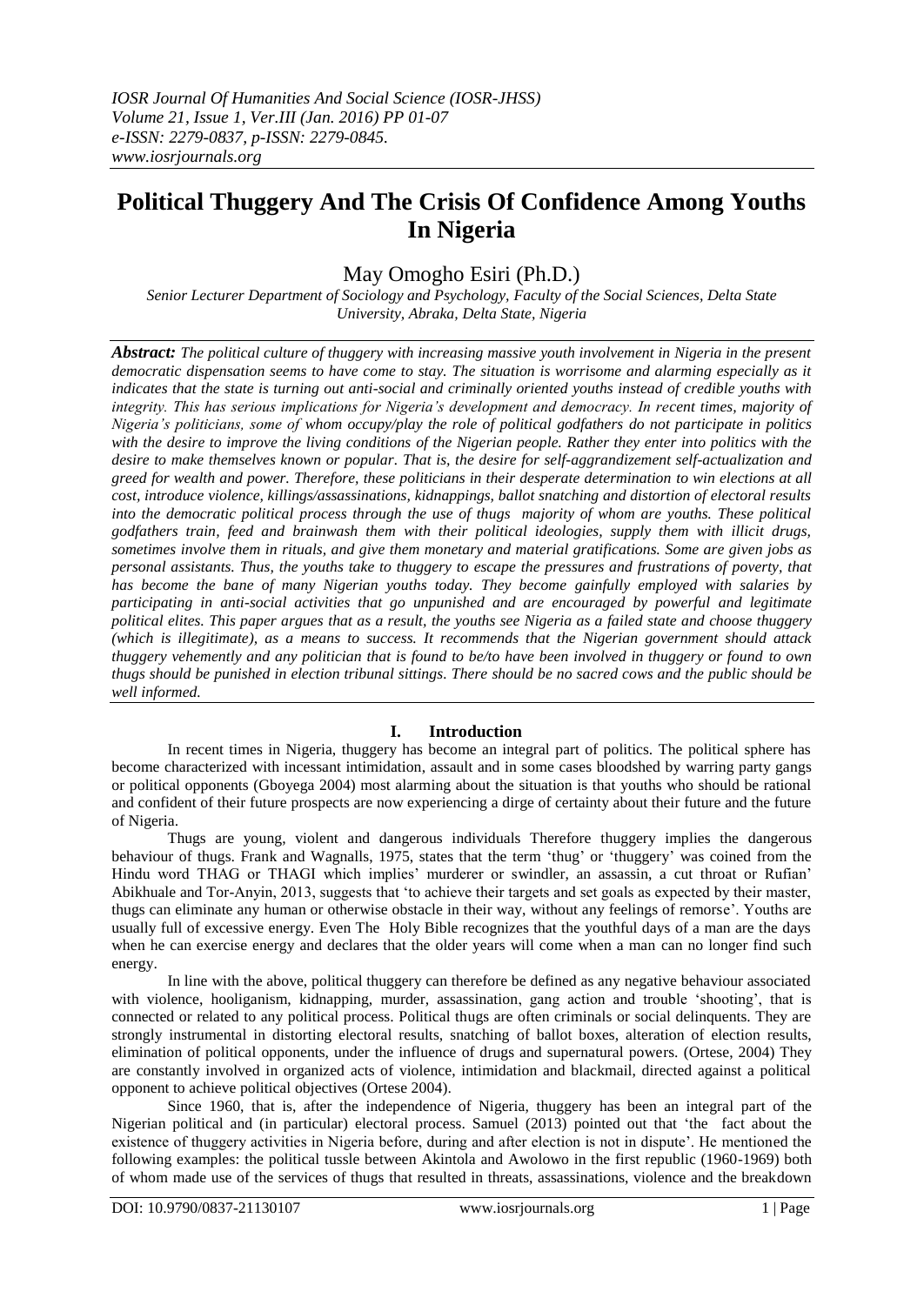of law and order in Yoruba land (Isichei, 1984), the use of the "yan daba" youths in Kano by the Northern Peoples" Congress (NPC) to intercept the victory of NEPU, also in the first republic and the snatching of ballot boxes by gunmen at polling stations which characterized the 2007 and subsequently, the 2012 elections.

Again, the report of the National Human Rights Commission that monitored the conduct of security personnel in each of the six (6) geopolitical zones that involved eighteen (18) states of the federation and the federal capital territory in the 2007 April elections revealed that a number of state security personnel were overpowered by thugs who snatched ballot boxes in the same polling stations (NHR 2007) The Human Rights Watch (a body that is committed to defending human rights world wide) also reported that less than three hundred (300) Nigerians were killed in violence linked to 2007 elections. The 2015 election held in April was not an exception, in particular, the governorship elections. Though some accredited observers registered the elections as free and fair, it has also been reported to be marred by widespread violence, snatching of ballot boxes as well as killings in some states and massive rigging involving security agents and officials of the Independent National Electoral Commission (INEC) in many of the states (Uche-Okobi, 2015). These states include, Anambra, Enugu, and Delta. She also observed that in Akwa-Ibom, and especially River State, it was reported that the 2015 elections witnessed widespread violence with massive hijacking of election materials by armed thugs and killings by suspected political thugs (Uche – Okobi, 2015). Similar cases of killings and assassinations by party rival thugs (some of whom also lost their lives or were caught by security personnels) characterized the election.

Kushee, 2000, notes that the services of thugs are engaged during elections by party bulwarks or opponents and that in some instances employees, permanent secretaries and commissioners are mobilized in large numbers to work for the party and are mandated to deliver their wards, constituencies or local governments as the case may be. Again it has been observed that rival groups within political parties also use violence during contest and thugs play vital roles such as stifling and snatching ballot boxes (Collier and Vincente, 2008). The political patronage by the Nigerian elites since after independence ushered in and has continued to retain, political thuggery. These elites have political and material base but most importantly, they have their traditional rulers and ethnic groups as a base. They also have access to state power and resources (Karl, 1968, Isa 2008, Anucha, 2011). For example, the Oba of Lagos, Rilwan Akiolu was reported to have been so angry when it was said that the easterners voted for the Peoples Democratic Party (PDP) during the elections of March 2015 that he urged the Ibos to cast their votes for Ambode of the All Progressive Congress or perish inside the lagoon (Uche – Obi, 2015)

As a result, the elites have continued to present themselves as the ambassadors for Nigerians as well as the owners of leadership, at every point in time. The youths therefore are to continue to be their tools and stooge with a bleak or no hope of becoming leaders themselves in the future. As it is generally said, power corrupts and absolute power corrupts absolutely. However, power is not a common commodity and the determination by some politicians to have it at all cost as well as the greed for money is what has produced the culture of political thuggery and has continued to perpetuate it in Nigeria.

Many Nigerians, hold the notion that it is only political power that can give them access to economic power and political positions or offices. This, as well as their agrandisements have continued to fuel the activities of political thugs, majority of whom are youths who are educated or uneducated. Political thuggery seems to have come to stay in Nigeria and is becoming entrenched not only in its politics but also in its context and culture of work or job as well as a way of life. It becomes even more worrisome for the youths of this nation, as it appears to have become a legitimate ladder of success. It is against this background that this paper has emerged. It will attempt to answer the questions, "Is thuggery becoming institutionalized through politics in Nigeria? What are the enabling environments or phenomena for youth involvement in political thuggery? And what are the implications of political thuggery for the Nigerian youth?

#### **Political Godfatherism And Thuggery Among Nigerian Youths**

This paper identifies godfatherism with behaviour that is associated with the roles of a father. In the Nigerian culture, fathers are highly valued and respected. They represent the source of livelihood and success in life and are described as 'breadwinners' (Onwuejeogwe, A 1994, Akintunde, 2001). So also are elders held in high esteem with great respect and approval and are regarded as the custodians of the wisdom that is necessary for any child or youth to make it in life. A father also occupies the position of an elder. Again, God is seen to be "Almighty" (that is all sufficient and with all power). Thus anyone with the synonym "godfather" will not only attract the attention of any Nigerian youth but will appeal to him/her especially if he is seen to have the "bread" (money). Hence the ideology of "godfatherism" is capable of giving the youths a false image and dulling the pains that result from the criminality of political godfatherism and thuggery. Political godfatherism may be defined as the abuse of behaviour that is related to the roles of a father.

Political godfathers are financiers and instigators who dangle their affluence, wealth, money and ideologies before the people in lower classes (particularly, the poor and disadvantaged) and/or illiterates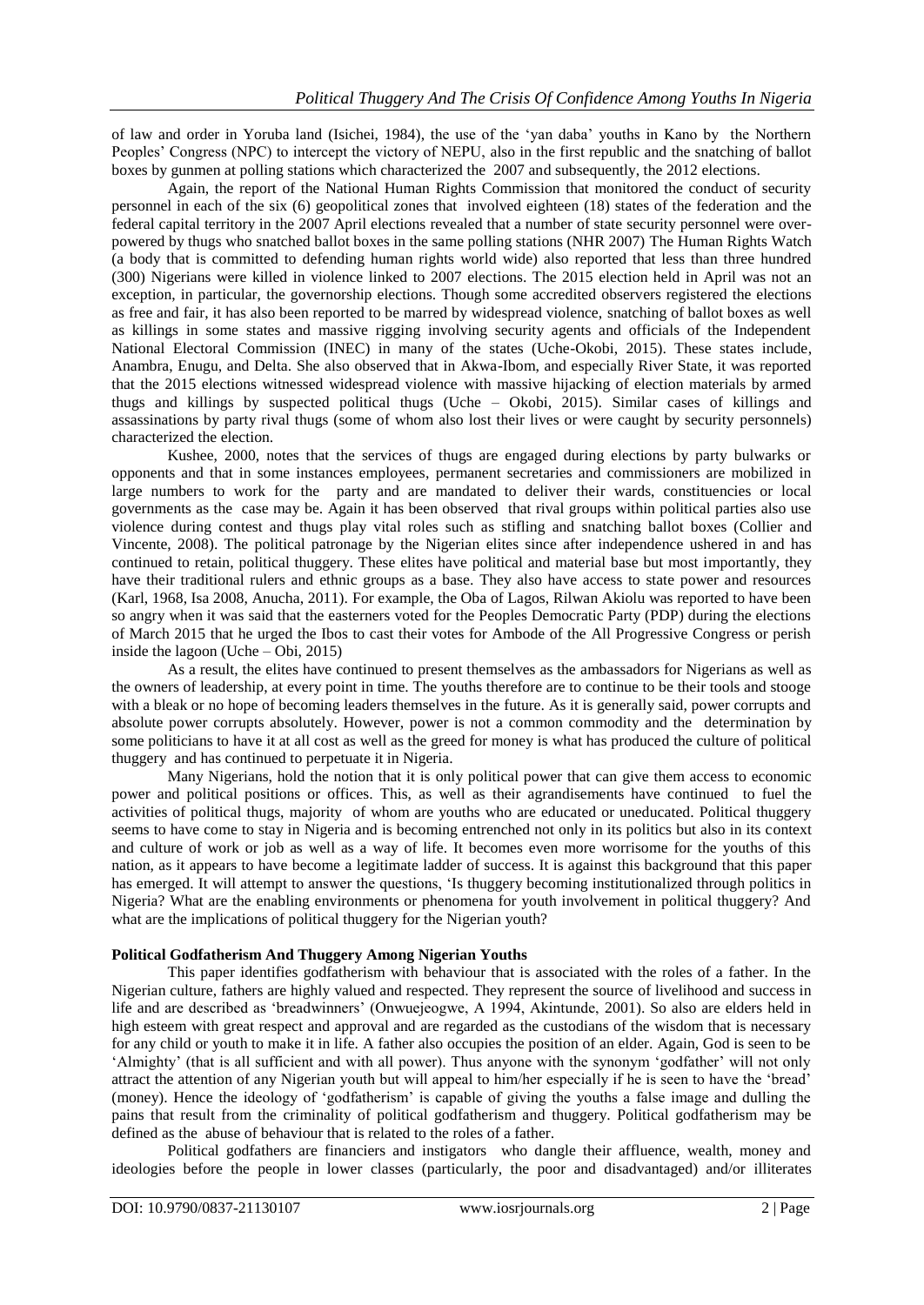(Odivwri, 2003, Albert, 2005). They play money politics and train and empower thugs to harass, intimidate, victimize or kill opponents or perceived opponents. Thugs empowerment include supply of guns, and regular supply of illicit drugs. Samuel 2014, described Nigerian political thugs as "violent, unemployed and mostly drug addicts". According to him, these thugs include area boys, students, criminal gangs and ethnic militias such as Oduwa Peoples Congress (OPC) in Lagos, Egbesu Boys or ex-militants in the Niger Delta, Bakassi Boys in Calabar, and the Sera-Suka (cut and Stab) in Bauchi. The godfathers employ some of these thugs to protect them and do their dirty jobs. That is some of the thugs are actually salaried (Nnamani 2003, Nigerian compass 2011, Mbala 2013). The children of godfathers (and sometimes family members) are kept out of thuggery activities. They are hidden away.

Often times an incumbent/aspirant godfather or financier will not get directly involved in acts of thuggery. They hide from and are protected from the direct line of action, bad publicity or anything that might jeopardize their ambition (Albert, 2005). They are also protected from the onslaught of the law. Gboyega, 2004 described political godfathers as persons who by design live above the laws and constitution of Nigeria, are entitled to police escorts" and whose thugs carry arms freely. These body guards and "interest guards" (ie those who protect and defend the interests of godfathers) are relentless, heartless, brutal and very committed to their godfathers but can sometimes be irrational. It is important to note here that most of these thugs are illiterate, redundant and unemployed youths (Nda, 2004, Samuel 2013). Who readily find employment with remunerations in the systematic criminalization of politics with or without appointments, by the very elites who should be protecting the sanctity and social order of the Nigerian polity. Such appointments include those of special advisers, special assistants and personnal assistants (Mbaka 2013).

There is no doubt therefore that the youths involved in thuggery no longer have their own dreams and even if they do, they cannot sustain it. They no longer think for themselves or for their country. Their dreams as well as interests are lost in the dreams and interests of the political godfathers. They lose their individualities and identities and put on those designed for them.

# **Causes Of Youth Involvement In Political Thuggery**

Past studies have projected various causes of the spontaneous and increasing thuggery activities among youths in the recent democratic dispensation. However, this paper focuses on what may be considered it's major causes.

# **Unemployment and Poverty**

Environments of economic hardship and poverty can be responsible for youths thuggery activities. Some studies (Reno 2002, Umar, 2003, Haruna and Jumba, 2011), have argued that youths who grow up or that live in environments of social disorganization such as slum areas where poverty, prostitution, single parenting, drug abuse, drunkenness and violence abound are most likely to end up as thugs because such areas also represent residences of low-income earners or jobless individuals. Again, there is a strong likelihood that the youths will take to political thuggery as a means of survival. In addition, political elites may capitalize on the youths" vulnerability to poverty and make efforts to enlist them into their army of thugs. A study carried out by Ali, 2014 to find out the relationship between drug abuse and political thuggery in Kano metropolis revealed that 51 percent of the 134 youths sampled, engaged in violence and 25.9 percent of the 51 percent indicated that they derive monetary benefit by engaging in political violence. He observed that "the youths considered the benefits as more than the risk and the possible apprehension by the police" (Ali, 2014). Other studies (Adebanwi, 20014, Afobarometer 2006, Mehler, 2007) have also shown that youths who readily submit themselves to violence and acts of thuggery are unemployed and wallowing in poverty. They are sometimes promised jobs, contract awards, material gifts like cars and good clothings. Some youngstars from very poor homes have been enticed with just the promise of three meals daily. Njoku, 2012 posits that "the availability of various groups of idle men and gangsters in many urban cities in the country, provides opportunity for the recruitment of thugs". Also Haruna and Jumba 2011 notes, that in line with the common saying, "a hungry man is an angry man', little effort is required for the poor and needy to join any group of militia/thugs'. On their part Yesufu and Ifua 2015, reported that seventy-nine (79) members of the House of Representatives had urged President Mohammed Buhari to declare a state of emergency on employment and that the Nigerian Bureau of Statistics put the nations unemployment rate this year 2015 at 7.5 per cent.

# **Political Ideologies**

The ideology of "do or die" and godfatherism among Nigerian politicians is one of the root causes of political thuggery. Some of them believe that politics is a war in which the winner takes it all and therefore, winning is a must irrespective of the cost. That is winning can be by "hook or crook". Therefore, the political arena, becomes more of a war field. It is as a result of this that politics in the country is characterized by violence, gunshots and bloodshed, blackmail, kidnapping, etc Fabowale 2011, writes as follows: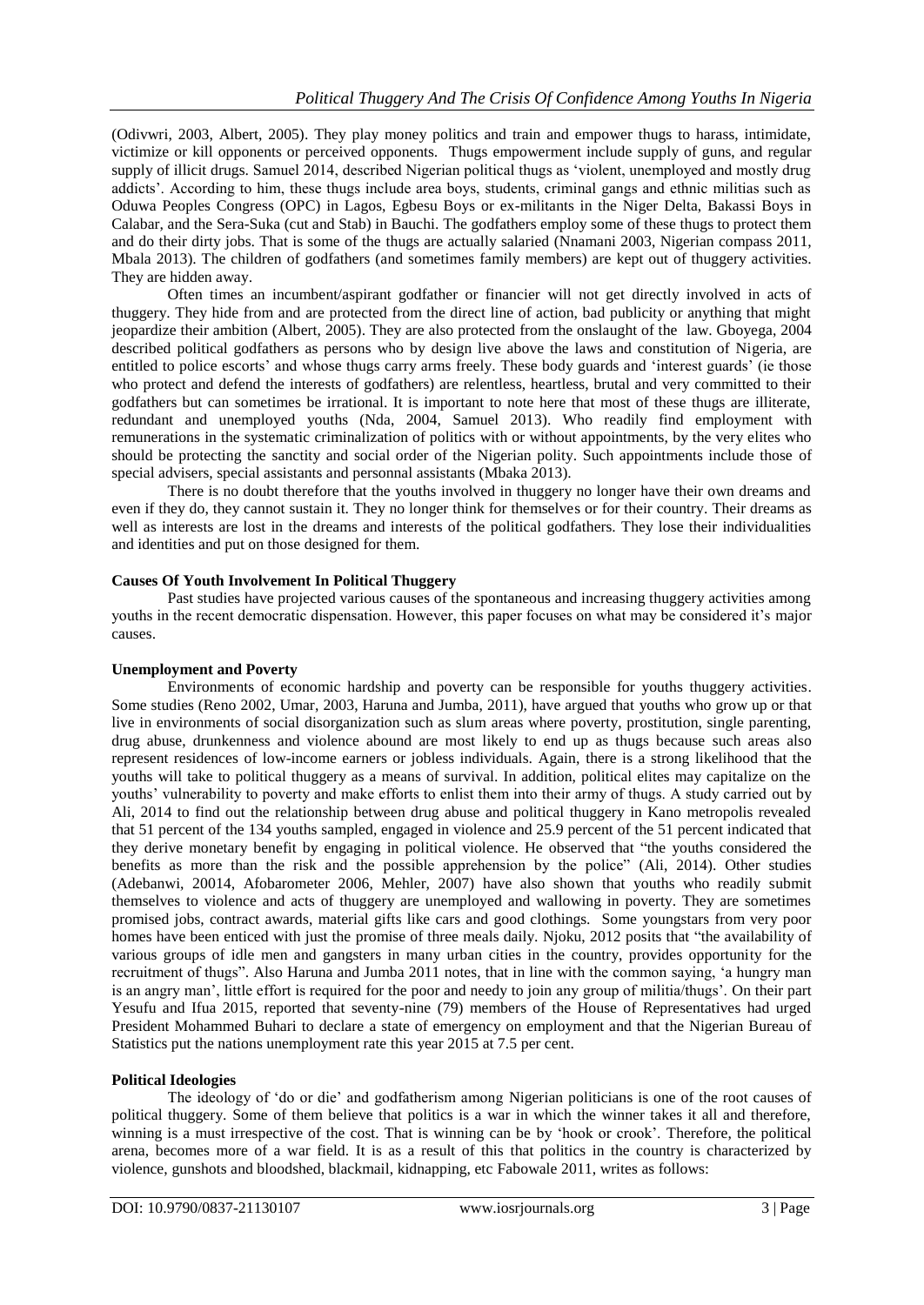"In Nigeria, politics is not a game, it is a war. The blood-stained pages of the nations political annals, it"s do-or-die character exemplified by thuggery, violence, blackmail and vendetta that define political behaviour of stakeholders all testify to this" (Fabowale 2011 p12).

The "do or die" ideology emerged because politics became a very lucrative business. The remunerations of political officers have become exceeding attractive. [www.nigeriabestforum.com](http://www.nigeriabestforum.com/) revealed that according to Sanusi Lamido Sanusi former controller of Central Bank of Nigeria (CBN) now Emir of Kano, indicated that the National Assembly took the bulk of the federal budget in 2008, 2009 and 2010 respectively and that most of government spending was on recurrent expenditure and not on the masses. This trend runs through the federal, state and local governments. It has also been further revealed that Nigerian"s state political officers earn more than those from the United State of America and the United Kingdom (Rawala and Aniyo, 2006).

Noteworthy also, is the fact that money politics has been introduced into Nigeria"s politics. Politicians spend huge sums of money to secure or buy political offices. For example, they buy votes, 'king-makers' (that is the political cabals) and thugs (Mehler, 2007). They therefore, see themselves as investors and whatever will stand or attempt to prevent them from gaining their investments must be done away with through, thuggery activities of violence, killings and kidnappings.

Again, the politicians are not only desperate to be at the helm of the affairs of the nation at all cost but also want to control men to arouse their ego as well as enhance their criminal political career (godfatherism). They want to have an army of men who will do their bidding unfailingly (Albert, 2005). Most importantly, the army would actualize their do-or-die ideology. Therefore, both ideologies are significantly related and it is this interconnectedness that spurs the vehemence and determination with which politicians scramble and mobilize youths as thugs for political action and survival in their life time.

#### **Corruption and weakness in the Nigerian State**

Over the years, the Nigerian state has become competively authoritarian thus creating room for abuse of state apparatus as well as fraud in the democratic process. The very institutions that are supposed to protect and maintain the sanctity of the law are the same that obstruct due process especially during elections. These include the security agents, the judiciary and officials of the Independent National Electoral Commission (INEC). Some of them in recent times are used to suppress the rule of law in order to offer undue favour to parties or groups from whom they receive gratification of some sort (Afrobarometer, 2006). Such activities sometimes lead to or end in riots or violent clashes between political entities which often times involve mostly youths.

In the present civil dispensation politicians have become so anxious about writing, that dialogue, negotiation and consensus have been relegated to the background. There is so much anxiety because of the perceived or real loss of power by an elite stratum (Onyeamaizu, 2006). According to him, the struggle for political power is majorly among the elites that won it before, those that lost it and those who won it back". It is this contention for the control and retention of power that has made intra-political party conflicts to be on the upsurge. The lack of party internal democracy is often times apparent in the party primaries and selection of party national executive officers.

The processes of dialogue, negotiation and consensus are either not properly put in place and ensured or do not exist in the first place. Instead politicians engage themselves in all sorts of anti-social and criminal activities, change the rules and legislations of the political exercise and distort laws (Collier and Vincente, 2008, Njoku, 2012). Onyemaizu, 2006, observes

"A resort to violence including armed militancy, assassination, kidnap, et cetera have somewhat suddenly become attractive to certain individuals in seeking to resolve issues that could ordinarily be settled' As noted by Omeje, 2010, internal democracy is one issue that has consistently eluded Nigeria"s democracy in virtually all the four republics in the country since independence. He further observed that political parties have always been hijacked at all levels by powerful elites who impose loyal clients and psycophants as candidates for elections.

# **The Implications Of Thuggery For The Nigerian Youths**

Political godfatherism and thuggery are a twin evil that not only wastes away the lives of many Nigerian youths but leaves them with little or no hope of taking over the political affairs of this nation. The youths involved are brain washed, deceived and kept as mercenaries that take the politicians to the state thrones. As a result, often times it is the old political father (the same or new) that have mastered the tricks that win elections or hold state offices and powers. This was clearly evidenced in president Buhari's first list of ministerial nominees in which out of seventeen (17) candidates only two of them were below fifty (50) years of age (channels Television) and majority of them were old time politicians and administrators. The two candidates whom you may consider as youths were fourty-five (45) and fourty eight (48) years old respectively (Channels Television, Nigeria).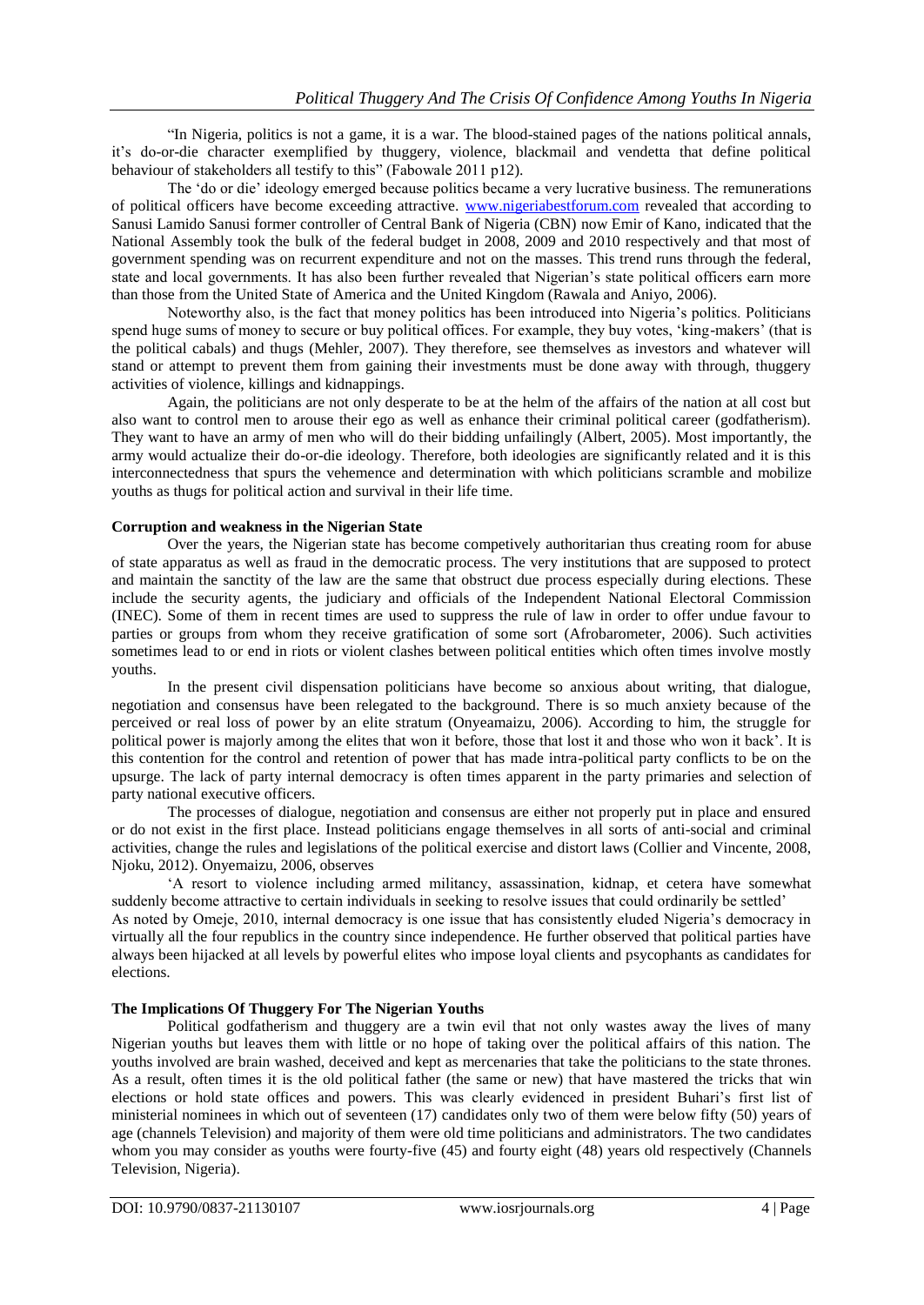Also thuggery has made Nigerian youths to lose faith in the democratic process especially, credible and patriotic youths. As identified by Njoku (2002), thuggery has contributed in no little measure in creating the unfortunate scenario in most of the states whereby only the political party in power "calls the shots in public affairs and ignores or muzzles the opposition". Omotosho (2012) also observed that the "one-party nature of our states makes our politics look like the power plays of a criminal gang dedicated not only to committing crimes but also to escaping appropriate punishment.

In addition, the increasing attempts by political elites to entrench thuggery which is accompanied with enticing promises and actual rewards which include financial and material benefits (sometimes quite huge) into the political process seems to have established thuggery as a legitimate means to the goal of success. Therefore while the youths are losing confidence in the Nigerian state, they are gaining confidence in the ladder of crime that dirty politics and thuggery provides. Mbaya (2013) noted that "over the years, the activities of thugs have been legitimized and powerfully backed by the political class".

# **II. Theoretical Framework**

The utilitarian theory of rational choice derives it's basic principles from neoclassical economics and utilitarianism and game theory (Levi et al, 1990, Lindenberg, 2001, Simpson, 2007). It explains access and opportunity as key factors in criminality. It argues that human beings rationalize their actions by calculating means and ends. In other words, people freely choose their behaviour-whether conforming or deviant-based on their rational calculation but choice is directed towards the maximization of usefulness and gain. Also implied in this theory is that the state is responsible for maintaining order and preserving the common good through a system of laws. Thus the state's swiftness, severity or uncertainty of punishment influences the choice or behaviour of the individual(s). Youths choose to engage in thuggery after considering personal factors such as joblessness, poverty, financial and material gains as well as situational factors such as the power/authority, influence and protection (which includes protection from the aims of the law) of godfathers. The implication of this is that there is an upsurge in thuggery because the benefit of engaging in political thuggery is high and the cost is law and the youths are increasingly getting involved. In other words, gadfatherism and thuggery in Nigeria are purposive activities or behavior. The politicians target the goal of winning elections and remaining in the office, power and affluence for the sake of money and status and they work towards it with the use of thugs. The thugs on their part, intentionally get involved in thuggery activities so as to obtain the necessities of life such as money, food and shelter, as well as other needs like status and excitement. Thus the politicians, through the activities of godfatherism are able to have access to and gain political victory while the thugs use participation in the activities of political godfathers to gain money and the good things of life, which previously, they were lacking. That is how thugs use thuggery for survival. It therefore becomes a cheer fatc that both the politicians and thugs need each other for the sake of usefulness and again. In the most recent Nigeria environment of increasing poverty and unemployment, hardship and difficulties this relatedness of usefulness and gain has become lucrative for the godfathers and attractive to the youths of this nation.

The rational choice theory, lays much emphasis on individual"s involvement in criminal activities and tends to justify the fact that involvement in crime should be beneficial. Thugs are goal oriented. They consider the cost (risk) and benefit (financial) gains and act accordingly.

# **III. Summary**

Nigerian politicians recruit socio-economically gullible youths as thugs to perpetuate the anti-social, criminal, undemocratic and illegitimate culture of violence, ballot snatching, kidnapping and killing, as well as to protect them (ie the politicians) and obey their commands. The political fathers supply the thugs guns, illicit drugs, etc. The failure of a thug to do their bidding or betrayal by a thug, can earn him or his family member(s) very serious trouble, pain or even death. During the recruitment/training process, drugs and rituals are often involved. (Ali, 2014). The thugs are often offered/given financial and material gratifications with protection which includes protection from punishment by the law. These gratifications can be life-time promises which are sometimes extended to thugs" family members. On the basis of these gratification which the thugs have weighed above the risk of being caught and punished by the law (a risk that is reduced by godfatherism), they then engage in thuggery. The political elites play the role of political godfathers who control power, wealth and influence, most of whom are state elites.

# **IV. Conclusion And Recommendations**

Since the 1960s in Nigeria, thuggery has been a part of the Nigeria political process especially during elections. This is because of the selfishness, greed for money and power, and avarice of the political elites who have constituted themselves into godfathers. As a result, there is usually a breakdown of law and other and less of loss of lives during and after elections. Also, elections especially governorship elections have been seen not to be free and fair even when declared so. As the criminal activities of the politicians - majorly through the use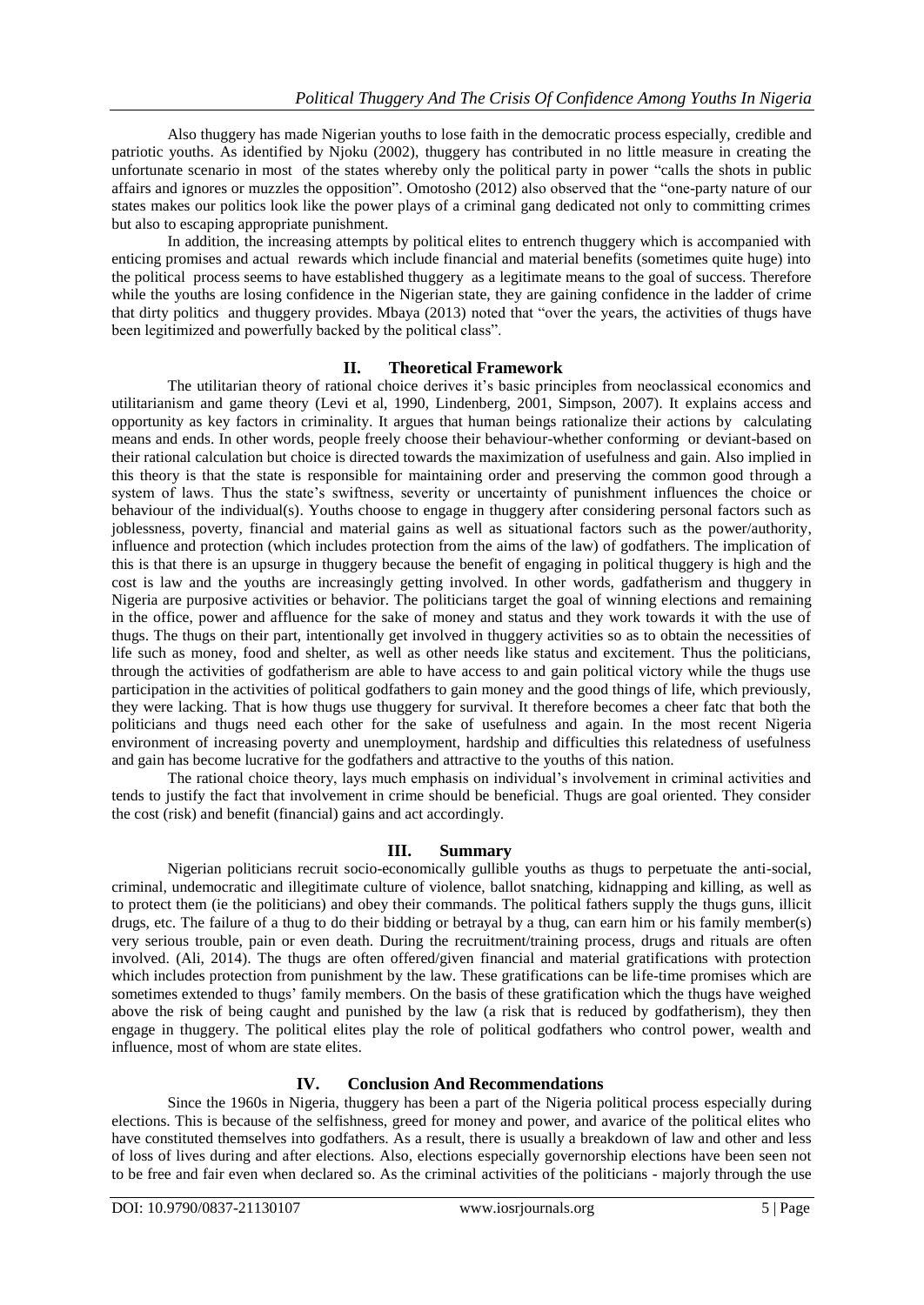of things have continued to yield success for them (i.e. they win elections, offices, financial aggrandizement, power and influence), many Nigerians have come to believe that it is only criminal politics that can give them access to economic power and political positions/offices. On the other hand, the thugs majority of whom are youths grab the opportunity through they being used by the godfathers and irrespective of the risks and changes involved because of unbreakable situation of unemployment, poverty and hardship. The Nigerian Bureau of Statistic, recently revealed that unemployment moved from 1.9 million to 9.9% in the third quarter of this year 2015.

The Nigerian youths have lost confidence in the state and are turning to violence and thuggery as means of livelihood or career. They no longer have sufficient trust in the state so and so cannot leave their future in its hands. As a result, political thuggery which ought to be an illegitimate success opportunity structure is seen and increasing accessed as a legitimate means/structure. The desperate political fathers who initiated this phenomena in their insatiable selfishness, greed and avarice for political positions/offices, power and wealth, continue to encourage and sustain the illegitimate culture of thuggery as an institutional goal to success. To further buttress the conclusion of this paper, Onomuakpokpo (2015) observes.

"President Buhari loaded the first list with discredited old politicians and the second list included those who have been in politics and had recorded great successes in their different careers not like the desperate politicians of the first list but failed to allay the worry that the first list generated….the president does not have so much respect for the youths". (Onomuakpor, 2015 p21)

This paper recommends a more urgent, desperate and aggressive attack on youth unemployment that will go beyond youth empowerment and skill acquisition. The government and private sectors should concentrate on job creation using quarterly targets and not yearly targets as has been the case. Also, jobs created should not be spread evenly to every segment of society. But they should find a way of giving the poor more access: Socio-economic background should be considered. In addition, anti-social and criminal godfatherism should be legally sanctioned irrespective of who is involved. Finally, godfatherism employment processes should be monitored and sanctioned when discovered.

#### **References**

- [1]. Abikhuale, S.O and Tor-Anyin, S.A. (2013). Political thuggery and security in Benue state: Counseling Intervention Journal Vol. 11 (1) June 2013 ISSN 1596-8308
- [2]. Adebanwi, W. (2004). *Democracy and violence: The challenges of communal clashes,* In Agbaje A.A.R. et al (eds) Nigeria"s struggle for democracy and good governance (p. 327-378) Ibadan. Ibadan University press
- [3]. Afrobarometen (2006). Performance and legitimacy in Nigeria's New Democracy. Afrobaromete Briefing paper No 46 July. [4]. Akintunde, D.O. (2001). African culture and the Quest for women's right Lagos: Sefer Books Limi
- [4]. Akintunde, D.O. (2001). African culture and the Quest for women's right Lagos: Sefer Books Limited [5]. Albet, I.O. (2005). Explaining Godfatherism in Nigerian politics, In African Sociological Review 9 (2)
- [5]. Albet, I.O. (2005). *Explaining Godfatherism in Nigerian politics*, In African Sociological Review 9 (2) 79-105
- [6]. Ali, A.S. (2014). *Drug Abuse and Political Thuggery Among the Youth in Kano Metropolis: A Modern Civilization or Resource Mismanagement*, In Research on Humanities and Social Sciences ISSN 2222-2718.
- [7]. Anucha C. (2011). "*Political Class, Threat to peaceful polls, Jega*" Daily sun, Monday March 28, p 13
- [8]. Aregbesola, B.S. (2015). "*Youth Speak: The unemployed Nigerian Youth*", In The Guardian Monday 19<sup>th</sup> 2015. p 80.
- 
- [9]. Channels Television, Nigeria November 2<sup>nd</sup>. 2015 8pm News<br>[10]. Collier, P. and Vincente, P. (2008). Do or Die Affair: Exper [10]. Collier, P. and Vincente, P. (2008). Do or Die Affair: Experimental evidence anElectoral violence in Nigeria NP: Institutions for pro-poor growth
- [11]. Fabowale, Y. (2011). "*Oyo's political killing field; who will bail the pacesetters state from Adedibu's Legacy?*" Daily Sun Friday, March 11 pp 22.
- [12]. Frank, R and Wagnalls, G (1975).  $20<sup>th</sup>$  century dictionary: New York, Frauk and Wagna 115 publishers.<br>[13]. Gbovega, A. (2004). Democracy in Nigeria: dividend prospects and problems. A paper delivered at
- [13]. Gboyega, A. (2004). Democracy in Nigeria: dividend prospects and problems. A paper delivered at the event marking the fifth Anniversary of return to civil democratic governance in Oyo state.
- [14]. Haruna A and Amodu A.J. (2011). *Politics of thuggery and patronage in the North-Eastern, Nigeria*, In Academic Research International Vol.1, Issue 1, 2011
- [15]. Human Rights watch (2007). Introduction and summary of report on political violence in Nigeria Retrieved fro[m www.hrw.org](http://www.hrw.org/)
- [16]. Isa A. (2008). Political Thuggery and good governance in Borno State (1999-2007), An unpublished M.SC dissertation, University of Maiduguri, Nigeria
- [17]. Karl, S. (1968). The politics of violence Englewood cliffs. N.J. Prentice Hall Inc.
- [18]. Kushec J.D. (2008). "Political Thuggery in the North East and North-west geopolitical zones of Nigeria: Implication for political development. A paper presented at special consultant for National Association for Peaceful election in Nigeria.
- [19]. Levi, M. Cook, K. O"Brien, J.A. and Faye, Howard (1990) "The Limits of Rationality" In K.S. Cook and W. Levi (eds), "The Limits of Rationality". Chicago: University of Chicago Press
- [20]. Lindenberg, (2001) "Social Rationality Versus Rational Egoism" In Jonathan H. Turner (ed.), Handbook of Sociological Theory. New York: Kluwa Academic/Plenum Publishers p635 - 668
- [21]. Mbaye, P. (2013). *The implications of political thuggery on socio-economy and political environment of Madugiri Borni state Nigeria*, In International Journal of Asian Social Science 2013, Vol. 3(10) 2090-21013.
- [22]. Mehler, A. (2007). *Political parties and violence in Africa: Systemic reflections against empirical background* In Basedau M. Edmann, G. and Mchler, vates,(ed) Money and violence: Political Parties and elections in Sub-Saharan Africa. South Africa, University of Kwazuh Natal, Press.
- [23]. Ndu, I. (2004). Nigeria full disclosure selected writings in governance, democracy and state craft, Abuja: Free Press Limited
- [24]. NHRC-UNDP (2007). The report of the National Human Rights commission of the United Nations Development Programme 2007 Monitoring the conduct of security personnel in the April General Elections, pp 4.
- [25]. Nigeria Bureau of Statistics (2015). On Channels Television: Breaking News. 7.15pm November 23, 2015